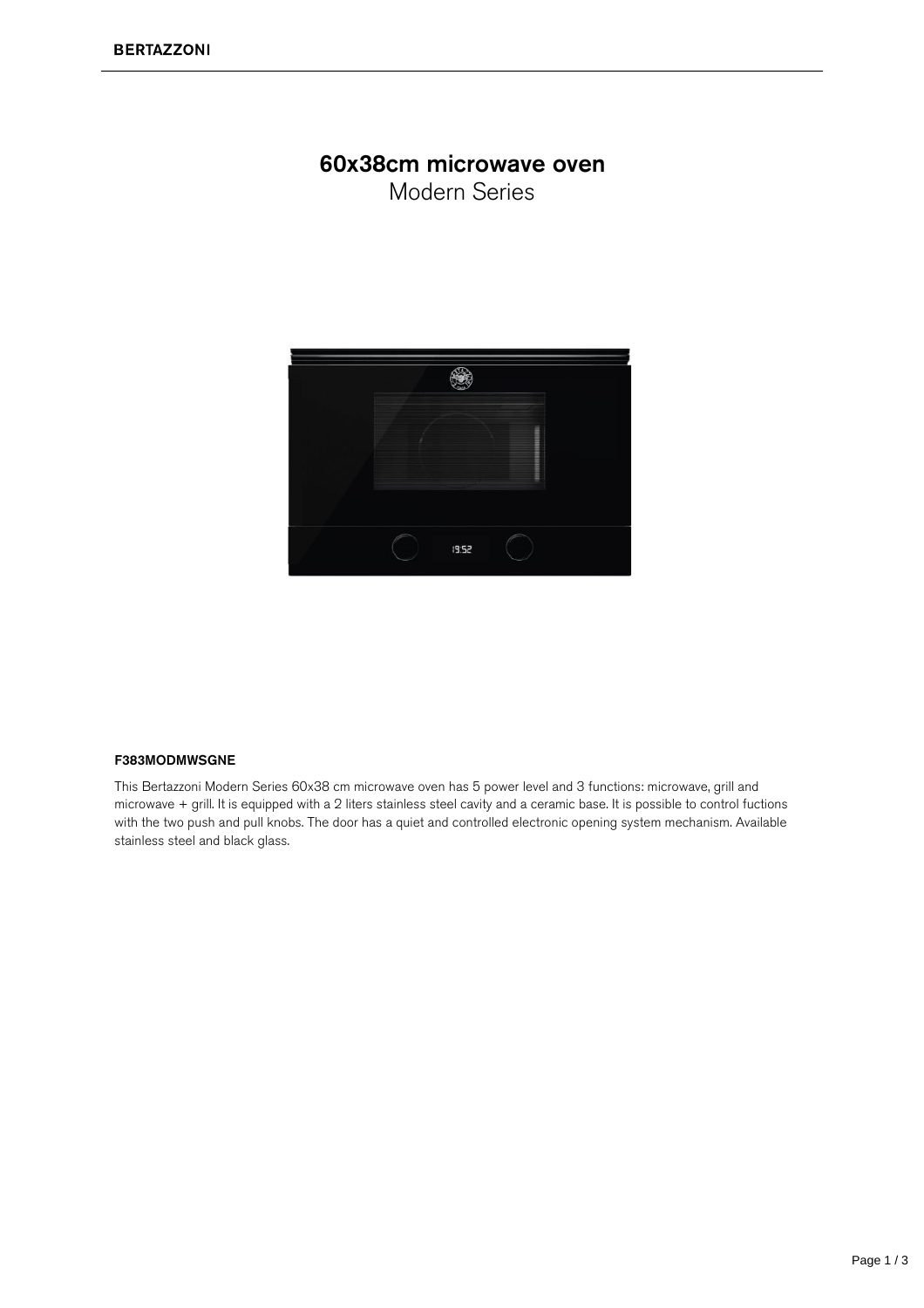## **Features**

| Compact oven features |  |
|-----------------------|--|
|-----------------------|--|

| Special functions               | child lock / defrost by time / defrost by weight / timer |
|---------------------------------|----------------------------------------------------------|
| Size                            | 60x38 cm                                                 |
| Microwave type                  | microwave                                                |
| Functions                       | grill / microwave / microwave with grill                 |
| Total volume                    | 22L                                                      |
| Oven controls                   | knobs                                                    |
| Inner oven door                 | double                                                   |
| Cavity finishing                | stainless steel                                          |
| Microwave power levels          | 5                                                        |
| Child lock                      | yes                                                      |
| Door hinges                     | door release button                                      |
| Oven lights                     | single                                                   |
| Turntable quantity              | 1 ceramic base                                           |
| <b>Technical specifications</b> |                                                          |
| Voltage and frequency           | 220/240 V - 50 Hz                                        |
| Absorbed power (W)              | 2500 W                                                   |